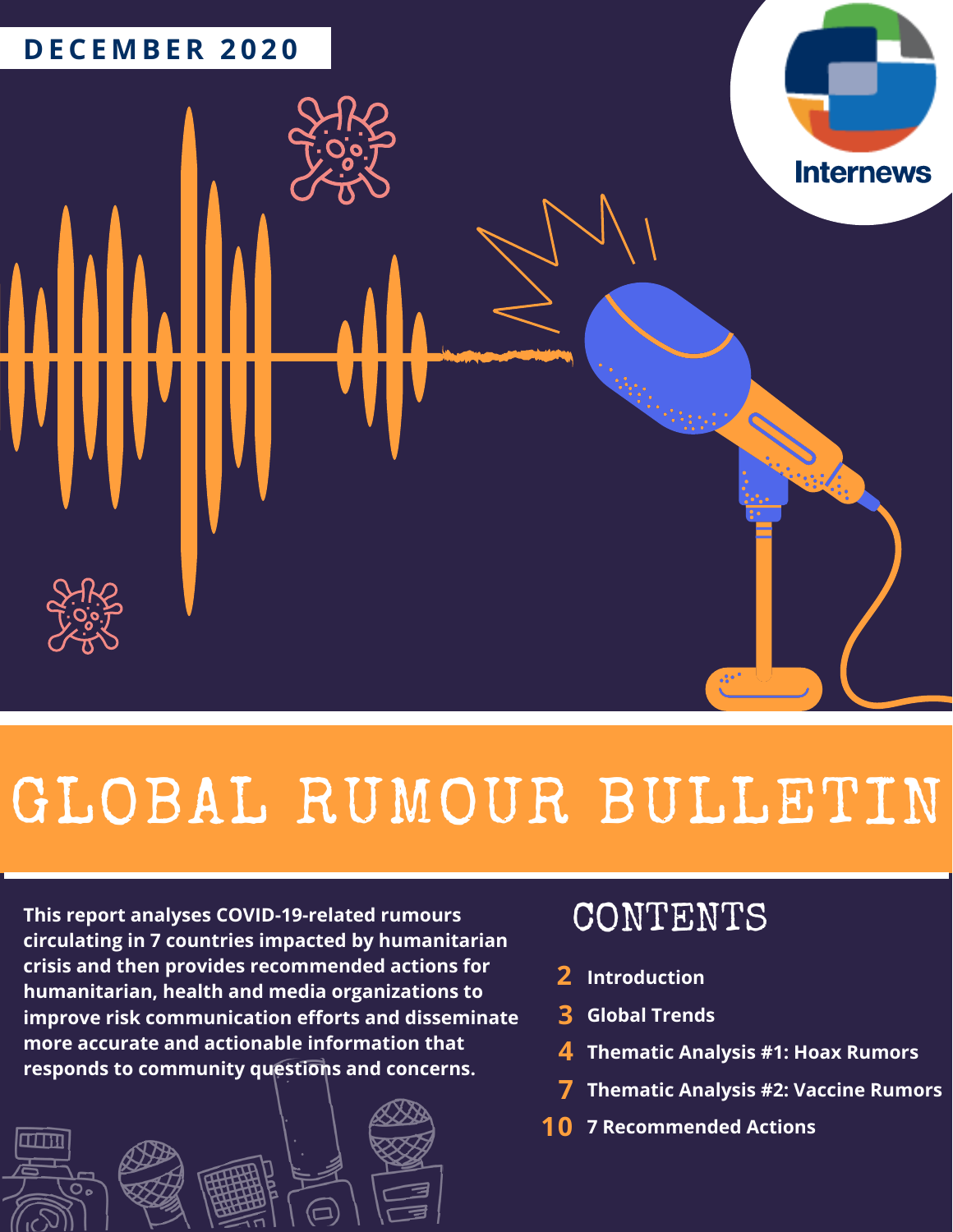## INTRODUCTION

Rumours emerge when people feel left out of the discussion. When their questions cannot be answered by authorities and when emotion and a lack of context-relevant and accessible information push them to look for 'evidence' in unchecked corners.

One year into the crisis, and we are seeing new rumours emerge in response to the evolving crisis every day while sticky rumours linger and disrupt perceptions around every aspect of the pandemic. We have seen rumors incite violence, cause harm and bring shame to vulnerable groups, negatively impact public health messaging, swiftly strip trusted authorities of all credibility in the eyes of the public and derail humanitarian response programming.

For the last 6 months, the Internews' **Rooted in Trust [project](https://humanitarian.internews.org/rit)** has **collected more than 5,238 rumours from seven countries: Afghanistan, Lebanon, Philippines, Colombia, Central African Republic, Mali and Sudan**. We work in 12 local languages and collect data across seven major social media platforms and a wide range of feedback collection channels, including door-to-door surveys, informal meetings, assessments, community meetings, listening groups, SMS, and radio, with 27 partners across the seven countries.

This Global Rumour Bulletin brings together our reflections on two key themes that represent more than **20% of all rumours** collected across the seven project sites:

- rumours that the pandemic either doesn't exist at all, or that it is a conspiracy,
- and rumours about vaccines and vaccinations.

On the final page you will find a set of recommendations on how we feel the response to rumours and misinformation on these two key themes can be improved. We are the first to say that we don't have all the answers.

These are intended as a conversation starter, and an open door to encourage all of us to see what we've achieved over the last year and how we might improve in 2021, because if this pandemic has taught us anything, it is that there is no silver bullet but rather a million individual efforts, made collectively, that will make the difference.



**The Rooted in Trust [project](https://humanitarian.internews.org/rit) is supported by generous funding from USAID's Bureau of Humanitarian Assistance (BHA). For more information on the project and its activities, please contact:**

> **Irene Scott Project Director, Rooted in Trust email - irene.scott@internews.org**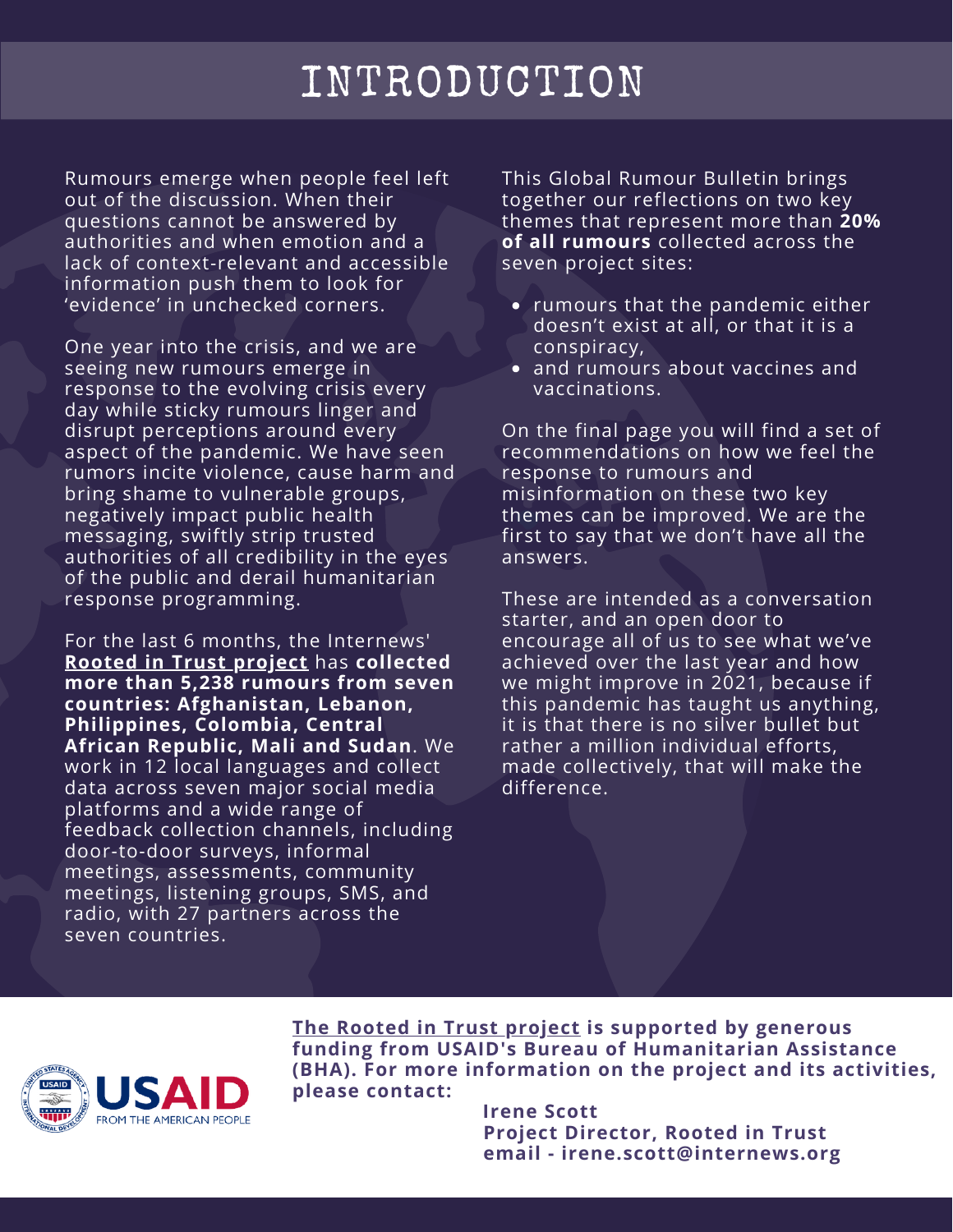## GLOBAL TRENDS

The extent of the effects of COVID-19 is still unfolding. As of 4 December 2020, a total of 65 million confirmed cases and 1.5 million deaths have been **reported [worldwide](https://ourworldindata.org/coronavirus)**. In the last week alone, more than 5 million confirmed cases were added to make up this total. Of the total, RiT target countries (**Afghanistan, Lebanon, Philippines, Colombia, Central African Republic, Mali and Sudan) account for approximately 1.8 million cases and 47,921 deaths.**

Per million people, daily new confirmed COVID-19 cases are three times higher than the global average in Lebanon (218 cases per million persons compared to global average of 72 cases per million ) and two times higher in Colombia (166 cases per million). In other contexts where testing and reporting has been less prevalent - Sudan, Afghanistan, Mali and the Central African Republic - the number reported is 14 times below the global average, according to the Global Change Data Research Lab and Oxford University researchers. Although these numbers appear lower, there is a high likelihood that under-reporting and inconsistent reporting across these contexts are exacerbating beliefs in COVID-19-related rumors.



An initial spike in the middle of the year (June – September) set record highs in reported cases and deaths in Afghanistan, Colombia, Philippines, and the Central African Republic. Currently, another resurgence is underway and **new record highs in case counts and deaths are being reported for November in Lebanon, Sudan, and Mali**. To date, the average mortality rate of 2.6% across RiT countries is just slightly higher compared to average global mortality rate of 2.4%. Notably, **Sudan's mortality rate is 3 times higher than the global average** and Afghanistan's mortality rate is 1.5 times higher than the global average, based on figures reported since the start of the pandemic.

| <b>COUNTRY</b>     | <b>CONFIRMED</b><br><b>CASES</b> | <b>DEATHS</b> | <b>NEW CASES</b><br><b>PER WEEK</b> | <b>NEW DEATHS</b><br><b>PER WEEK</b> | <b>MORTALITY</b><br><b>RATE</b> |
|--------------------|----------------------------------|---------------|-------------------------------------|--------------------------------------|---------------------------------|
| Colombia           | 1,262,494                        | 35,677        | 51,366                              | 1,296                                | 2.8%                            |
| <b>Philippines</b> | 421,722                          | 8,185         | 11,004                              | 323                                  | 1.9%                            |
| Lebanon            | 118,705                          | 934           | 10,752                              | 95                                   | 0.8%                            |
| Afghanistan        | 45,280                           | 1,712         | 1,652                               | 74                                   | 3.8%                            |
| <b>Sudan</b>       | 16,431                           | 1,202         | 1,384                               | 27                                   | 7.3%                            |
| Mali               | 4,417                            | 148           | 437                                 | 14                                   | 3.4%                            |
| C.A.R.             | 4,911                            | 63            | 11                                  | $\mathbf{0}$                         | 1.3%                            |
| World              | 60,333,049                       | 1,420,462     | 587,211                             | 9,979                                | 2.4%                            |
| <b>RiT Totals</b>  | 1,873,960                        | 47,921        | 76,606                              | 1,829                                | 2.6%                            |



Source: JHCRC. 4 Dec 2020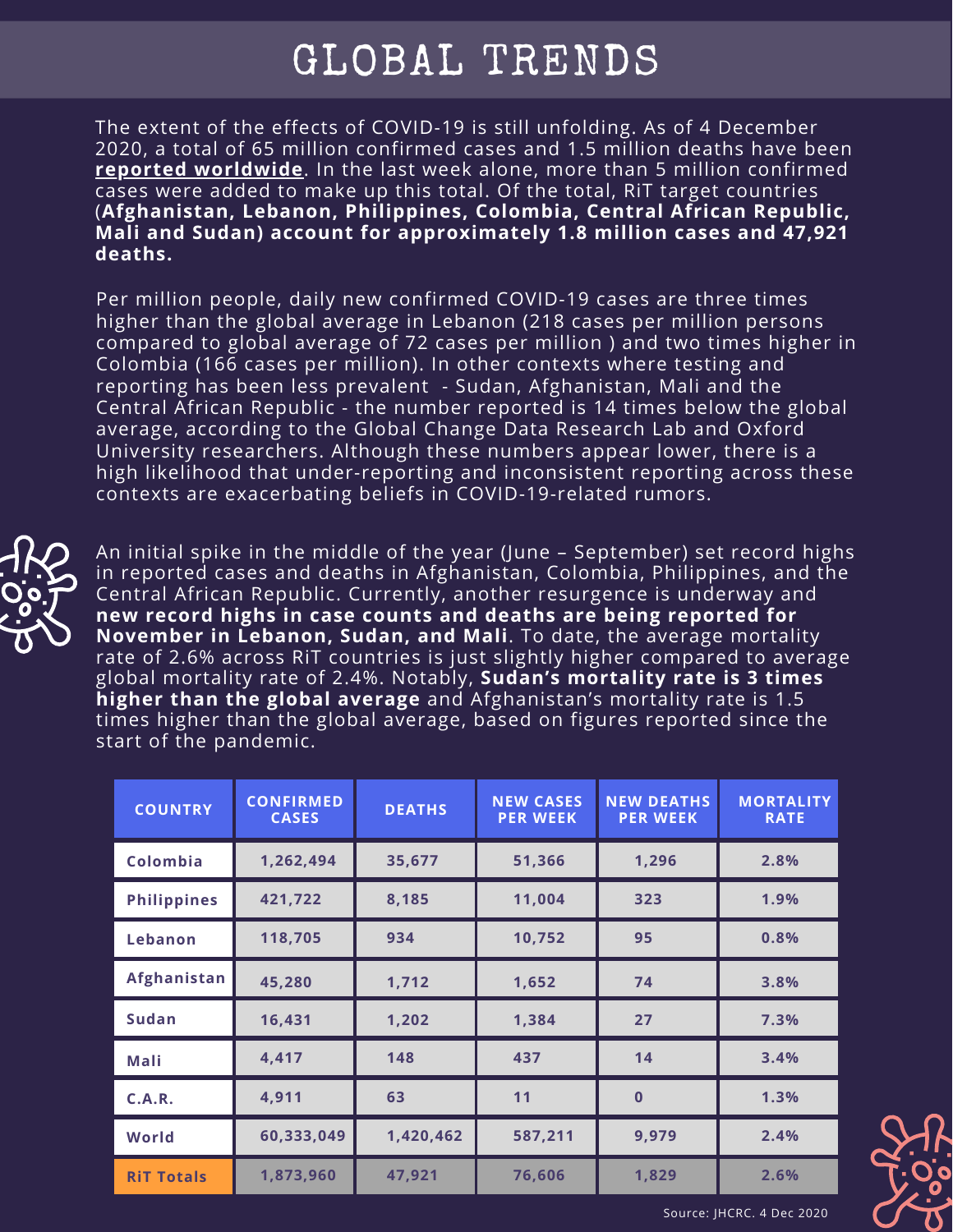## THEMATIC ANALYSIS #1

### **HOAX**

Rooted in Trust rumour data indicates that a year after the beginning of the outbreak, many people across our target countries still believe that COVID-19 is a hoax. In many cases, these rumours stem from a common misperception that coronavirus is simply a flu or transient cold - the similarity of symptoms contributes to this especially when a person may not have had a personal connection to a COVID-19 patient.

Over time, we have seen rumours evolve and become more elaborate, conflating government ineffectiveness, or the severity of government lockdowns, with conspiracy theories that the virus was created as a tool of government propaganda – to control the population, quell protesters, and maintain political power. Across contexts, people are reaching their limit in terms of being able to live out their normal lives and are expressing their discontent, fears, and spreading misinformation as a coping mechanism.

#### **WHY DOES IT MATTER?**

Disbelief in COVID-19 can impact trust in humanitarian programming. Particularly where COVID-19 case numbers have remained low, either due to luck, low testing rates or effective government and humanitarian intervention.

Naturally, humanitarian communicators have preemptively focused on the potential risk, and when that risk doesn't eventuate, communities don't see 'success', they feel betrayed.

Some hoax-related rumours are particularly problematic as they put the blame of COVID-19 to institutions or a vulnerable group of people (often already distrusted, hated or stigmatised, etc.) which only further erodes trust particularly when humanitarians are actively providing services to these vulnerable groups or blamed for bringing COVID-19 into the country. This distrust can reduce the safety of humanitarian and health workers or may encourage communities to favour less reputable health advice or services.

In several contexts, including Mali and Lebanon, there is a belief that COVID-19 is serving the interest of the humanitarian actors and government as it brings funding from international donors. In Afghanistan, where the government has been hesitant to release updated COVID-19 data, humanitarian agencies lack the tangible data to highlight the severity of the crisis to communities.





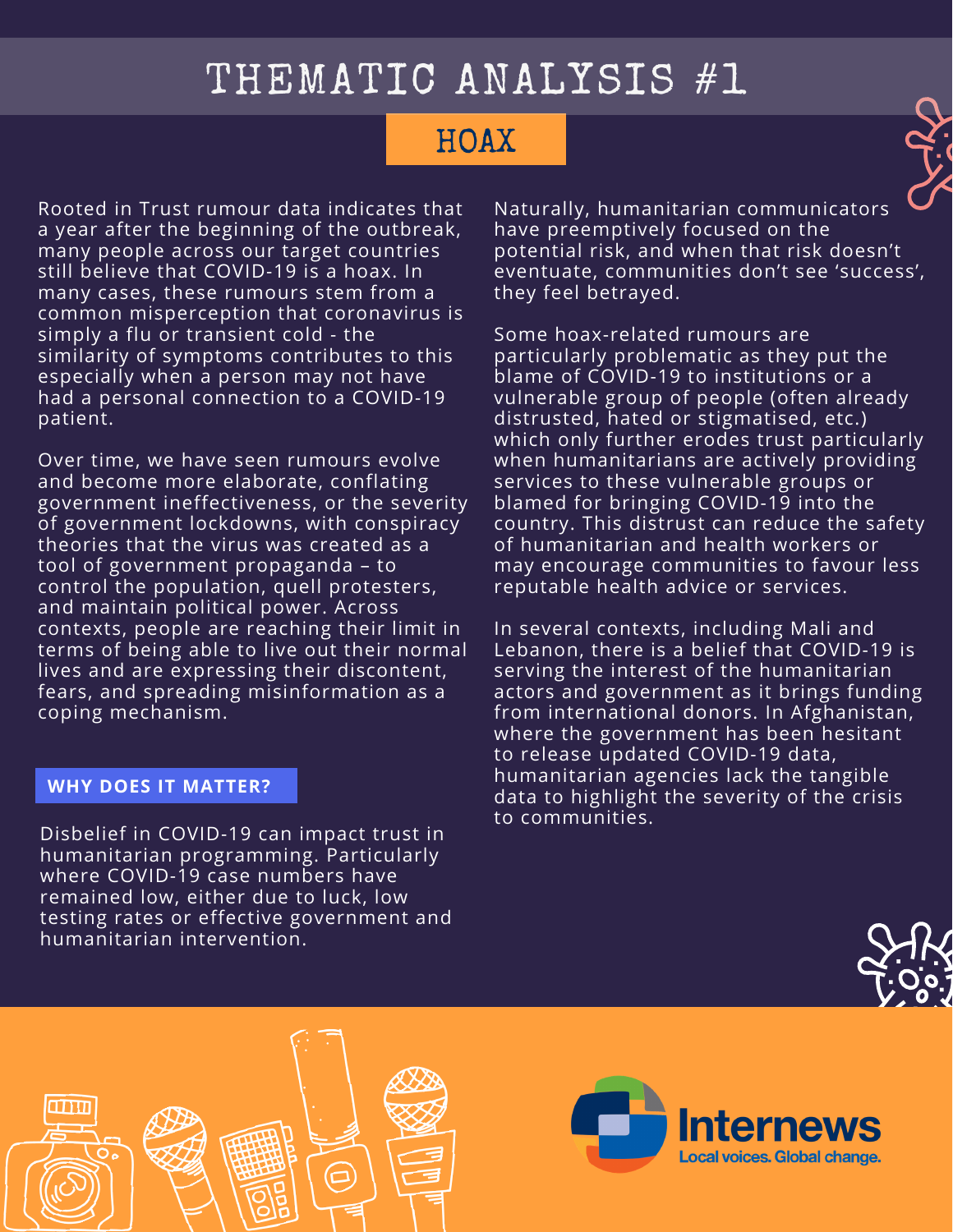#### **RISK**

Of the 448 hoax-related rumours tracked by Internews Rooted in Trust teams, approximately 48% are categorized as low risk content, 44% as medium risk, and 8% as high risk. As you can see in the subsequent sections, the level of social media engagement with these type of high risk, hoax-related rumours is very high, ranging from tens of thousands of followers to over two million followers. And while the majority of misinformation in this category is low risk (in that it does not pose an immediate and dangerous threat) these small and sticky rumours continue to grate away at trust in public institutions, seed doubt, and encourage the wight of 'personality' over evidence.

#### **INFLUENCE**

Another trend we are seeing is that once influential people, celebrities, politicians, government officials contract the virus, there is an almost immediate uptick in social media activity and rumour production related to the hoax theme. Rather than having a positive effect on local communities to practice public health best practices, the infection of public figures triggers a backlash among young people to deny the virus' significance.

#### **WOMEN**

Vulnerable groups across RiT contexts are often the target of rumours. In Afghanistan, rumours captured in November on social media suggested that twice the number of women in Herat province are infected by COVID-19 than men, while on the other hand, a rumour posted on Facebook referencing a Ministry Health Public official claimed that women are not affected by the latest resurgence in cases in the country at all. Women are also accessing COVID-19 testing **at far lower rates** than men, [contributing](https://www.thenewhumanitarian.org/news/2020/06/24/Afghanistan-coronavirus-health-women) to the misperception that they are not affected.



the entry of Israeli wheat. All of this needs thinking before we believe it... (Sudan) 200 l.9 mn Followers 1,289 Likes 10 Shares

fuel subsidies and why did it coincide with

#### **LIFE AFTER COVID: HOW DO RUMORS AFFECT DISPLACED PEOPLE?**

In Sudan, while rumour data on a COVID-19 hoax continue to dominate the Sudanese social media space, new rumours are also popping up, downplaying the significance of COVID-19 and turning the public's attention instead to other diseases migrant populations may purportedly bring. For example, refugees fleeing civil war in the Tigray region of Ethiopia are crossing into eastern Sudan and facing greater prejudice and as they travel east into Kassala, Al-Gedaref and Blue Nile states. Ethiopian and Eritrean refugees living in camps in eastern Sudan are experiencing greater tensions linked to tribalism amidst a declaration of a state of emergency in Kassala. Rumours are circulating that as these displaced populations migrate, they will bring other diseases that more serious than COVID-19. Hoax-related rumours in Sudan are evolving and conflating to cast a wider net of misinformation integrating long-standing social issues into public opinion, such as xenophobia and gender-based discrimination, that target specific vulnerable groups and put them at greater risk.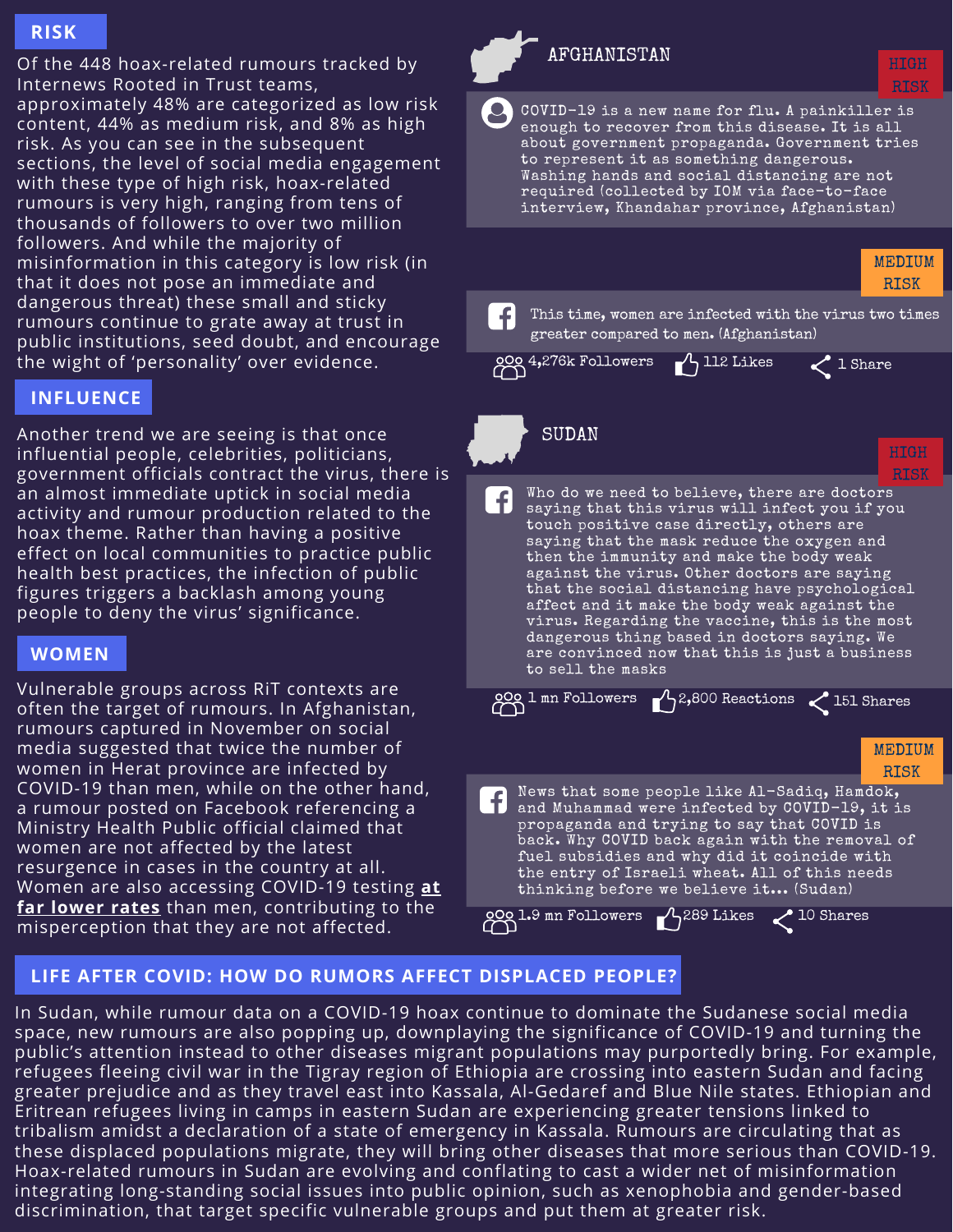#### **HOW CAN HUMANITARIANS BETTER RESPOND TO HOAX RUMORS?**

The international and national travel restrictions that were put in place at the beginning of the pandemic forced humanitarian agencies to rethink the way they implement projects. One solution that revealed to be effective has been to pivot outreach teams of local staff working on other thematic areas – protection, WASH, civic engagement, FSL – to take on COVID-19 community engagement activities. The outreach staff, being members of the communities receiving aid are the best placed to understand the reasoning behind perceptions, culture and social dynamics – which leaders people trust, who are the influencers, which groups lack access to information and what are the preferred ways to receive information, ensuring humanitarian actors speak the right language. Humanitarian agencies and donors rightfully pulled lessons from the Ebola epidemic and prioritised community engagement for the COVID-19 response. In many responses, managing rumours around the pandemic was imperative and staff worked to respond to this need.

However, most agencies have relied on facts as a first line of defense to these types of rumours. While facts, and verified information are always important, it is important to also address the beliefs that encourage a person to believe misinformation especially when they stem from a rising distrust in the institutions who are tasked with providing information and the medical response to the pandemic. Rumour management shouldn't be limited to labeling a piece of information as 'true' or 'false'.

Throughout this pandemic, we have seen how 'facts' that do not respond to the community's actual concerns can turn people against experts and towards favouring 'opinion'. For those trying to make sense of uncertainty, feeling ignored, censored or suppressed can push them further away. It is important to take time to understand the beliefs behind rumours and openly engage in discussions to listen to comments and to answer questions about the virus and the response.

### **Case Study #1: BARMM - Philippines**

Between September and November 14, 2020 in the Philippines, the dominant rumour themes were related to people's mistrust of government and the healthcare system and stigmatisation of testing. Of the 135 rumours collected, 61 were criticisms or complaints of which 31% related to the government and government actions. Common perceptions shared in these posts were that the implementation of stricter measures in Lanao del Sur was not fair and doubts about the reliability of testing

The RiT country team developed a series of rumour bulletins and roundtables for the local government, media and partners to discuss these issues. Internews joined with UNICEF to train other humanitarian actors on rumour tracking and created the interagency Mindanao Rumour Management platform. Subsequently, Internews partners CMYM and IDEALS created a radio/webisodes speaking to hospital representatives to show how testing is done and conducted collective learning sessions to discuss problematic rumours with vulnerable groups to understand the belief behind the rumour, reinforce key messages as well as gather their feedback on the information presented.

During a consultation conducted on November 18, a youth representative from Lanao del Sur shared that after reading the rumour bulletins, they were convinced to pay a visit to the hospitals for check-up. Another person shared how the Internews rumour bulletins have made them realise the importance of not self-medicating.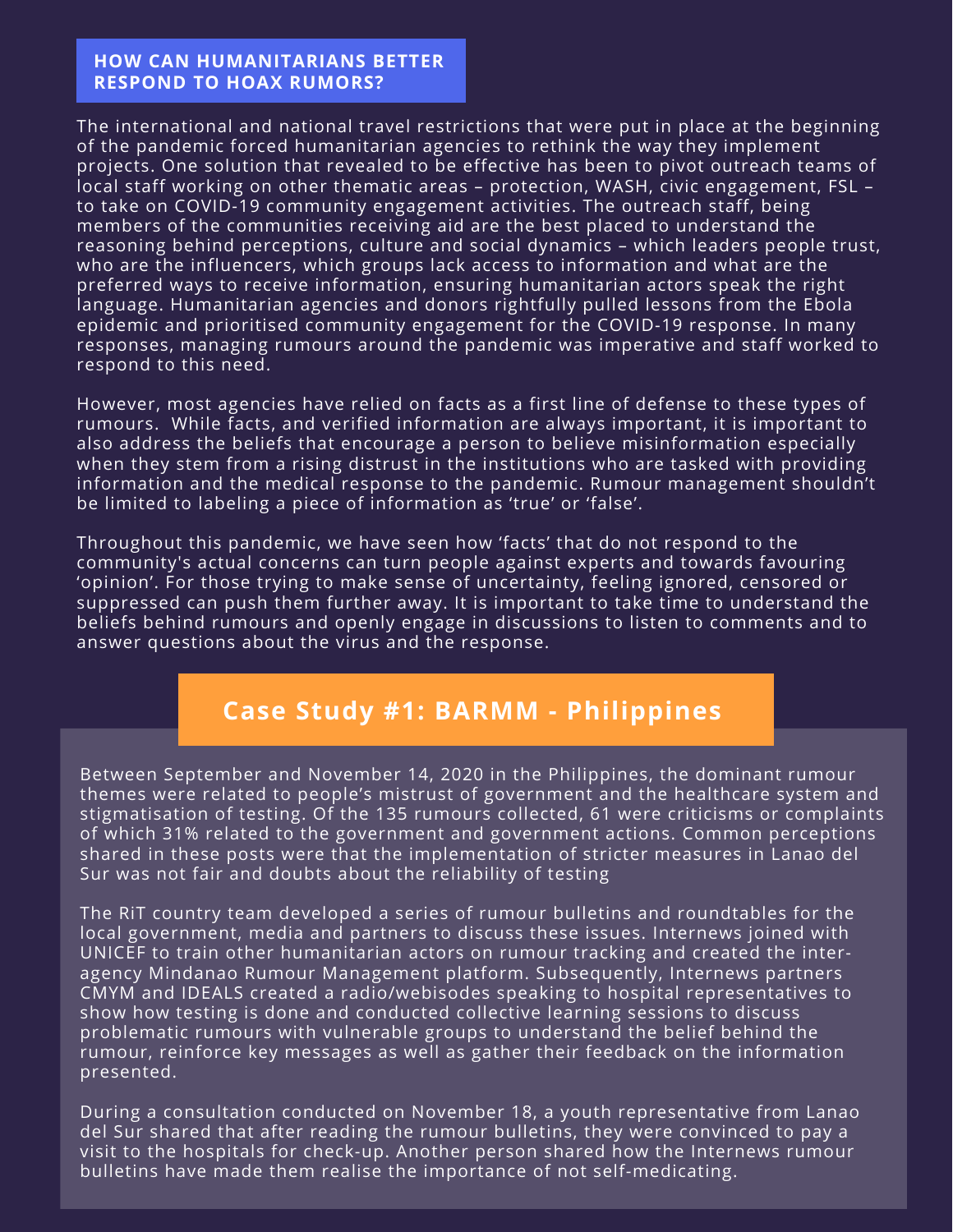### VACCINES

Rumour data related to vaccines, vaccination campaigns, vaccine clinical trials, affordability, access and distribution are trending across information ecosystems in RiT target countries, constituting approximately 16 percent of total rumours tracked in Colombia, 11 percent in Lebanon, 10 percent in Mali, 8 percent in Afghanistan, 3 percent in Philippines, and 2 percent in Sudan. Of the 315 total vaccine-related rumours tracked by Internews Rooted in Trust teams, approximately 49% are categorized as low risk content, 41% as medium risk, and 10% as high risk. With recent announcements of advancements in vaccine clinical trials, vaccine-related rumors are expected to increase significantly in the coming months.

#### **WHY DOES IT MATTER?**

**[Data](https://data.unicef.org/resources/immunization-coverage-are-we-losing-ground/)** from UNICEF suggests that approximately 80 million children under the age of 1 may miss out on receiving vaccines due to disruption of immunisation services in at least 68 countries around the world. Parents´ reluctance to leave their homes and fears to be exposed to the virus have also played a role in preventing children from accessing these services.

The fights against measles and polio are a **[priority](https://www.who.int/news/item/06-11-2020-unicef-and-who-call-for-emergency-action-to-avert-major-measles-and-polio-epidemics)**, as health systems weakening due to COVID-19 puts campaigns at risk worldwide and further outbreaks are expected.

Vaccine-related misinformation and mistrust have already taken a toll on routine immunisation coverage worldwide, even prior to the pandemic. Just one year before, in a public health emergency such as the Ebola outbreak, vaccine hesitancy was also fueled by high community distrust.

In the context of COVID-19, vaccinerelated concerns have increased as communities continue to thrive through uncertainty and lack of consistent public health messaging. In many countries, including polioendemic Pakistan and Afghanistan, parents continue refusing vaccines for their children, while conspiracy theories on vaccines trigger even further distrust towards health authorities, science and international global health actors.This is important, as decreased vaccine confidence may hinder even further future efforts to roll-out COVID-19 vaccination campaigns.

#### **CHILDREN**

Fears related to the future availability, potential side effects, and potential harm to children are constraining government-led efforts to roll-out other vaccination campaigns to immunise people. Rumours that an involuntary, government-mandated "death vaccine" will pose significant harm to children are thwarting diligent efforts to ensure public safety across Lebanon, Colombia, and Mali.

These high risk rumours have evolved to suggest that time-tested, routine immunisation programs for tetanus, typhoid, and hepatitis are secretly campaigns to administer COVID-19 to young school children, warning parents to speak up and contact school officials to declare their opposition to child vaccinations. In Kenieba, Mali, the Chief Medical Officer has noted a hesitancy from parents to send their children for newborn vaccinations. Other rumours express that for those people who have already been infected with coronavirus, they do not require vaccination and are already immune.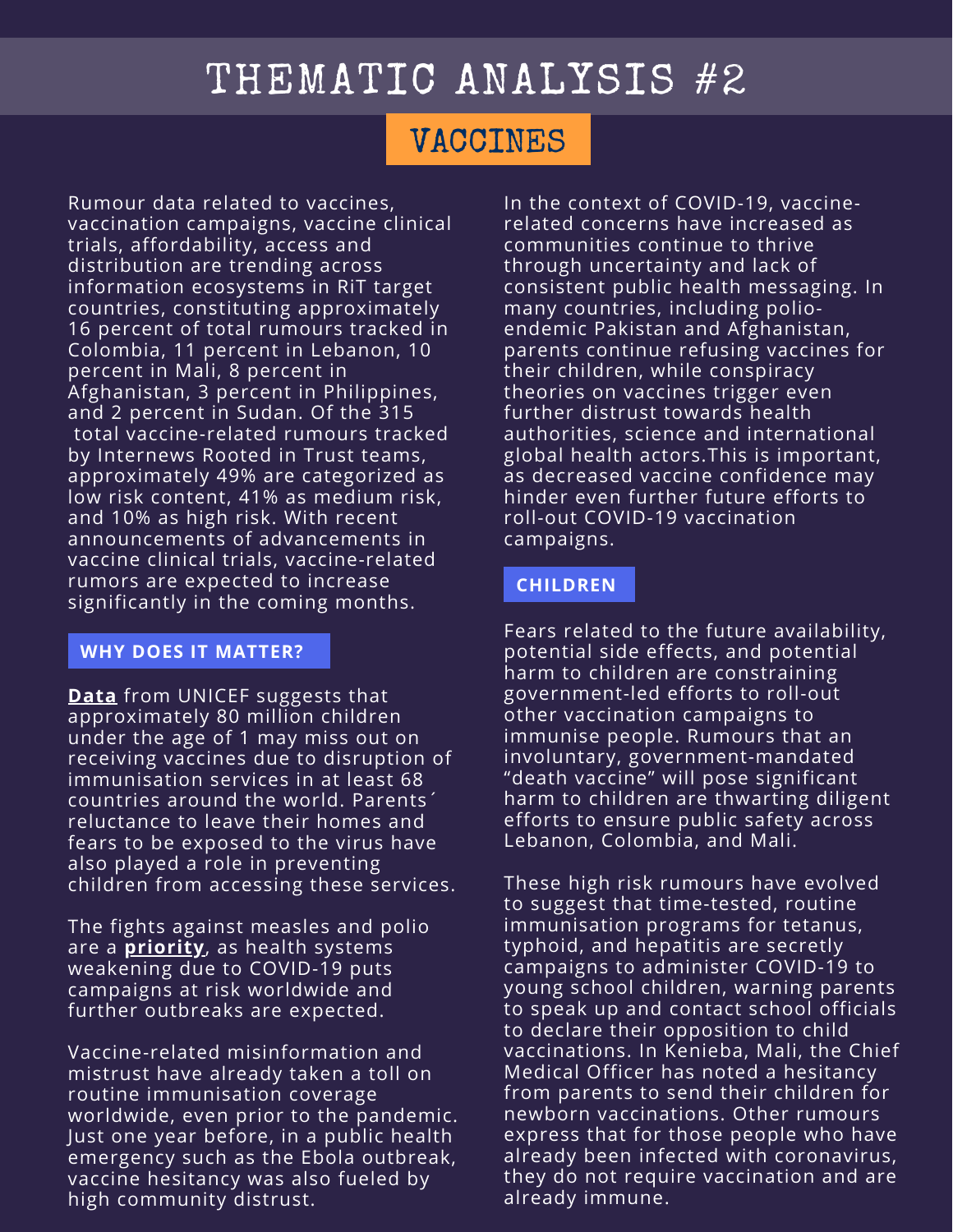#### **MIGRANTS**

Poor, migrant and LGBTQI+ communities in the Nariño region of southern Colombia are primarily concerned with the cost of, access to, and universal distribution of a proven vaccine. This is due, in part, to existing access barriers they face for other provisions and support.

These populations are fearful that, in the case where a vaccine is deemed successful, it won't reach the south of Colombia, and additionally, it will be difficult to obtain with restricted access and limited distribution channels made available to them.

In this way, misinformation campaigns about vaccines and the erosion of trust in science and medicine can have devastating consequences for the public health of vulnerable and marginalised communities.

#### **CHALLENGES TO VACCINE CAMPAIGNS IN 2021**

Collectively, these rumours have the potential to impact public opinion in local communities and extend the length of the pandemic well into 2021, even after affordable vaccines are made widely available on a global scale.

As vaccine-related rumours gain traction and reach, many contexts such as Mali, Lebanon, Colombia, and Afghanistan health and humanitarian workers are primed to face increased resistance toward public health vaccination programs, setting the stage for subsequent waves of the virus.

#### **PERCENT OF TOTAL RUMORS BY THEMATIC CATEGORY (HOAX & VACCINE-RELATED THEMES ARE IN PURPLE)**



the vaccine (WhatsApp group with 256 members)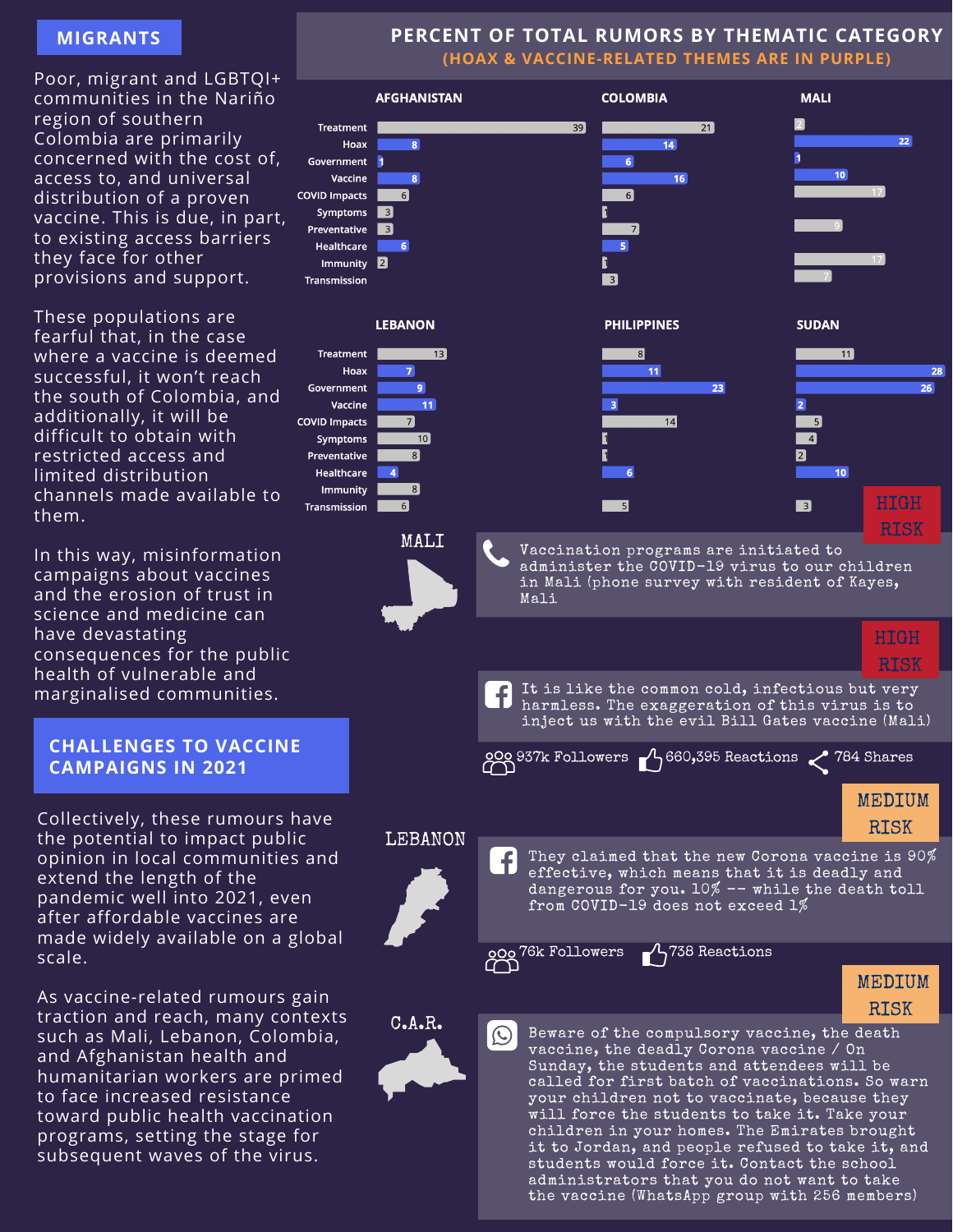### **Case Study #2: Responding to antivaccine sentiment among IDPs in Mali**

Rumours that you can catch the virus by going to health centers or being vaccinated have spread widely through online social media and among IDP communities. According to people working with IDPs in Mali, COVID-19 has exacerbated IDPs fear of going for consultations in healthcare centers and structures even if ''some displaced people were not used to going to these health centers in their places of origin for treatment.'' In July / August 2020, when the WHO wanted to support a polio campaign in Gao and Menaka, a few cases of vaccine-strain polio appeared at the Mali / Niger border and this caused panic. Rumours around routine vaccines being used to intentionally infect people with coronavirus and create more business arose and discouraged many to go for routine vaccination.

Alongside our partner AMSODE, Internews works closely with vulnerable communities and IDPs. Listening and discussion ("Baroni) sessions, COVID-19 social distancing awareness raising activities, and women's workshops are developed to understand their specific concerns, answer questions and encourage them to return to health centers and continue with routine vaccinations.

Internews media partners produced 15 radio programs (in local Malian languages) in one week, broadcasting across targeted IDP sites and creating a space for discussion around the rumors collected in these specific sites. A series of 5 weekly radio broadcasts in local languages are also produced by Internews partners in the IDP camps; this program gives voice to these communities, listens to their concerns and provides verified, reality checked and actionable information responding to the rumors heard. This work allows us to understand the information needs of vulnerable populations, the beliefs behind the rumors and propose appropriate responses that fit the local environment.

Through the outreach work carried out within the IDP sites, it seems that their perception is starting to change around vaccination and fewer people are doubting its importance and purpose. Internews actively contributes to mechanisms for sharing community feedback among humanitarian and health response actors in Mali.